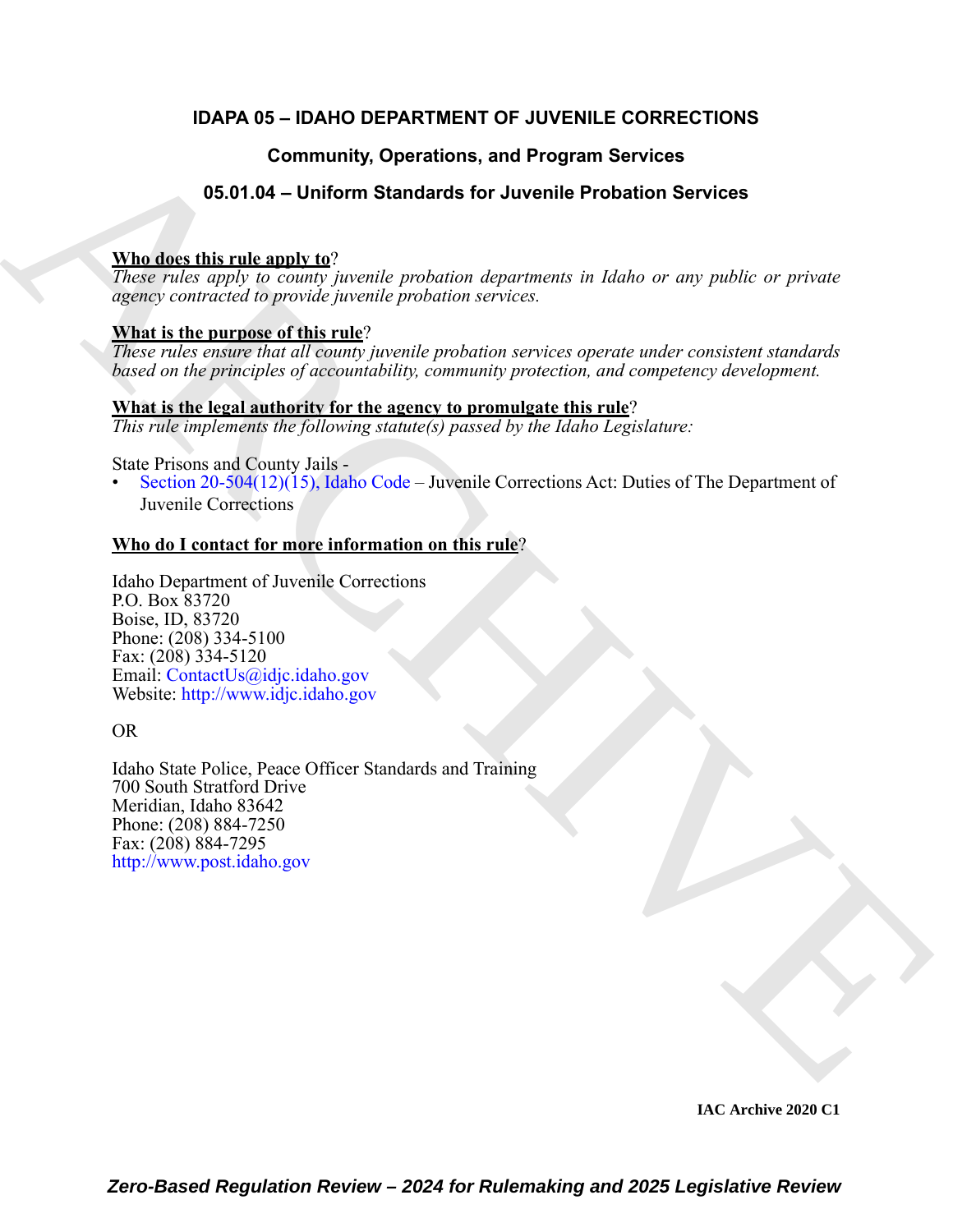# **Table of Contents**

# 05.01.04 - Uniform Standards for Juvenile Probation Services

| 400. Juvenile Probation Services. Annumalizam and the continuum state of 5 |
|----------------------------------------------------------------------------|
|                                                                            |
|                                                                            |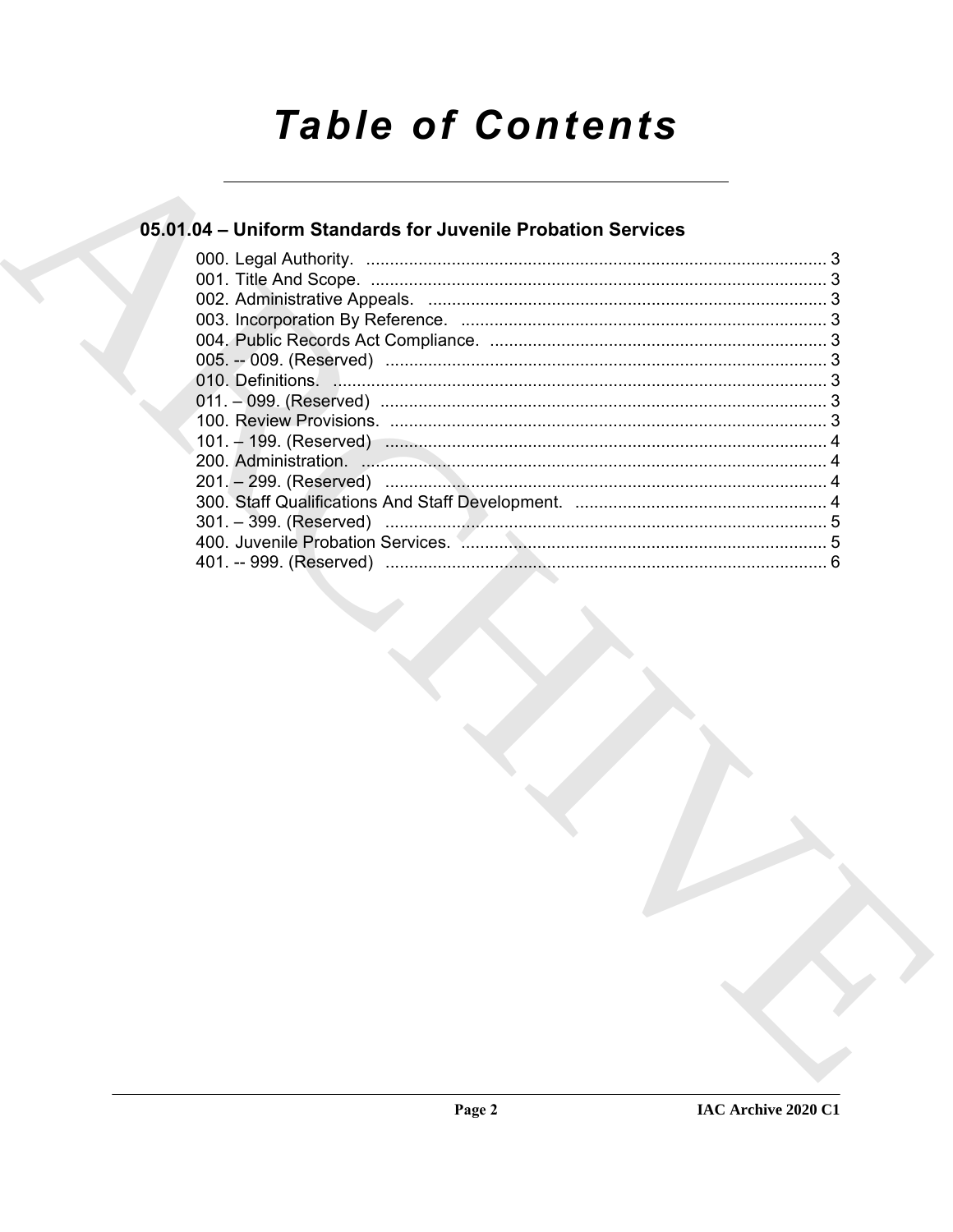#### <span id="page-2-23"></span><span id="page-2-21"></span><span id="page-2-20"></span><span id="page-2-19"></span><span id="page-2-14"></span><span id="page-2-13"></span><span id="page-2-12"></span><span id="page-2-10"></span><span id="page-2-1"></span><span id="page-2-0"></span>**05.01.04 – UNIFORM STANDARDS FOR JUVENILE PROBATION SERVICES**

<span id="page-2-22"></span><span id="page-2-18"></span><span id="page-2-17"></span><span id="page-2-16"></span><span id="page-2-15"></span><span id="page-2-11"></span><span id="page-2-9"></span><span id="page-2-8"></span><span id="page-2-7"></span><span id="page-2-6"></span><span id="page-2-5"></span><span id="page-2-4"></span><span id="page-2-3"></span><span id="page-2-2"></span>

| 000.          |              | LEGAL AUTHORITY.<br>These rules are adopted pursuant to Title 20, Chapter 5, Idaho Code.                                                                                                                                                                                                                                                                                    | $(3-20-20)$ |
|---------------|--------------|-----------------------------------------------------------------------------------------------------------------------------------------------------------------------------------------------------------------------------------------------------------------------------------------------------------------------------------------------------------------------------|-------------|
| 001.          |              | TITLE AND SCOPE.                                                                                                                                                                                                                                                                                                                                                            |             |
|               | 01.          | Title. These rules are titled IDAPA 05.01.04, "Uniform Standards for Juvenile Probation Services."                                                                                                                                                                                                                                                                          | $(4-6-05)$  |
| development.  | 02.          | Scope. These rules are established to ensure that all county juvenile probation services operate<br>under consistent standards based on the principles of accountability, community protection, and competency                                                                                                                                                              | $(4-6-05)$  |
| 002.          |              | <b>ADMINISTRATIVE APPEALS.</b><br>This chapter does not provide for appeal of the administrative requirements for agencies.                                                                                                                                                                                                                                                 | $(4-6-05)$  |
| 003.          |              | <b>INCORPORATION BY REFERENCE.</b><br>There are no documents incorporated by reference into these rules.                                                                                                                                                                                                                                                                    | $(4-6-05)$  |
| 004.          |              | PUBLIC RECORDS ACT COMPLIANCE.<br>The records associated with the Idaho Department of Juvenile Corrections are subject to these rules and the Idaho<br>Public Records Act, Title 74, Chapter 1, Idaho Code.                                                                                                                                                                 | $(4-6-05)$  |
| $005. - 009.$ |              | (RESERVED)                                                                                                                                                                                                                                                                                                                                                                  |             |
| 010.          | DEFINITIONS. | In addition to the definitions in Section 20-502, Idaho Code, the following definitions apply:                                                                                                                                                                                                                                                                              | $(3-20-20)$ |
|               | 01.          | <b>Balanced Approach.</b> An approach to juvenile justice that gives balanced attention to holding<br>offenders accountable, developing competencies, and protecting the community.                                                                                                                                                                                         | $(3-20-20)$ |
|               | 02.          | Case Management Plan. A plan developed in collaboration with those directly involved in a<br>juvenile's case to address criminogenic risk factors and identified needs.                                                                                                                                                                                                     | $(3-20-20)$ |
| research.     | 03.          | Evidence-Based Practices. Practices that are demonstrated to be effective through empirical                                                                                                                                                                                                                                                                                 | $(3-20-20)$ |
|               | 04.          | Graduated Sanctions. An evidence-based model for juvenile offenders that combines<br>accountability and sanctions with increasingly intensive treatment and rehabilitation services.                                                                                                                                                                                        | $(3-20-20)$ |
|               | 05.          | Juvenile Probation Department. Any public or private agency, made up of one (1) or more staff,<br>administered by or contracted with the court or county to provide juvenile probation services to a county at the<br>expense and concurrence of the county commissioners. Services may include intake, diversion, supervision,<br>restitution, and community service work. | $(3-20-20)$ |
|               | 06.          | Juvenile Probation Officer. An employee of a juvenile probation department who is responsible<br>for supervision of juvenile offenders' compliance with court orders.                                                                                                                                                                                                       | $(3-20-20)$ |
|               | 07.          | Probation. A legal status created by a court order that permits a juvenile offender to remain in the<br>community with conditions and restrictions imposed by the court.                                                                                                                                                                                                    | $(3-20-20)$ |
|               | 08.          | <b>Recidivism.</b> A measure that counts the number of juvenile offenders who are adjudicated of a new<br>misdemeanor or felony offense within a specified time period.                                                                                                                                                                                                     | $(3-20-20)$ |
|               | 09.          | Validated Risk/Needs Assessment. A validated instrument that measures a juvenile's criminal risk<br>factors and specific needs that, if addressed, should reduce the juvenile's likelihood to reoffend.                                                                                                                                                                     | $(3-20-20)$ |
| $011. - 099.$ |              | (RESERVED)                                                                                                                                                                                                                                                                                                                                                                  |             |
| <b>100.</b>   |              | <b>REVIEW PROVISIONS.</b><br>The Idaho Department of Juvenile Corrections will collaborate with the courts and the counties to visit and review all<br>juvenile probation departments to assess compliance with these rules. A written report of each review will be                                                                                                        |             |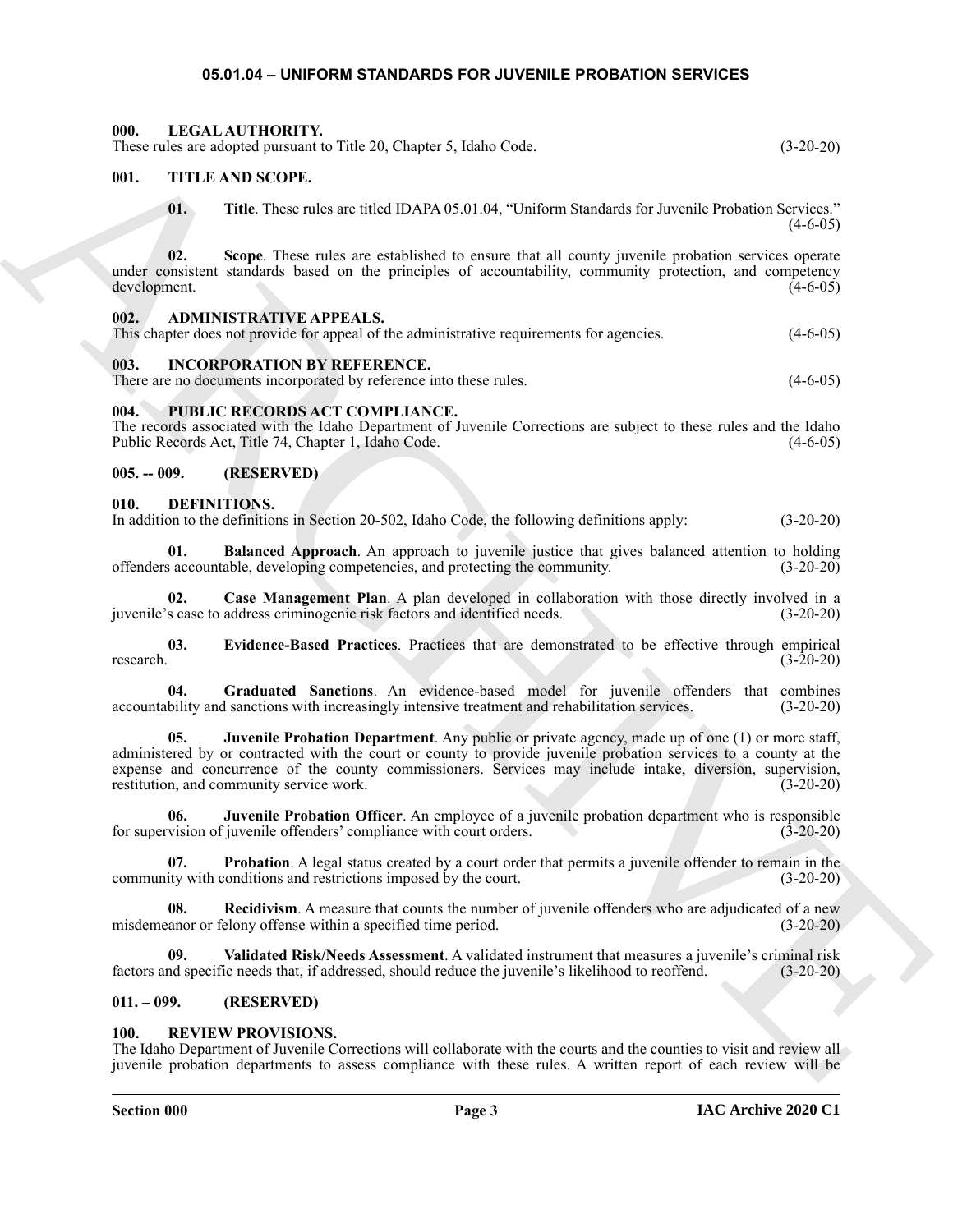prepared by the Department and provided to the appropriate juvenile probation administrator with copies to the county commissioners and the administrative judge. (3-20-20) county commissioners and the administrative judge.

#### <span id="page-3-0"></span>**101. – 199. (RESERVED)**

#### <span id="page-3-4"></span><span id="page-3-1"></span>**200. ADMINISTRATION.**

<span id="page-3-6"></span>**01. Department Mission Statement**. Juvenile probation departments should have a department mission statement that incorporates the principles of the balanced approach and guides the operations of the department. (3-20-20)

**Experimente of Liverantia Constraints of the proposition of the University Probability Section 2018<br>
2011 The University of the University of the University Section 2018 (1913)<br>
2011 The University of the University Sect 02. Policies and Procedures**. Juvenile probation departments shall have policies and procedures for the operation of the department that are consistent with existing laws, local rules, and evidence-based practices. All written policies, procedures, rules and regulations should be dated, reviewed at least annually, and made available to department employees. Policies will include administrative procedures for the following: (3-20-20)

<span id="page-3-8"></span>**a.** Roles of employees and organizational authority within the department; (3-20-20)

**b.** Communication and dissemination of pertinent information to staff; (3-20-20)

**c.** Records management in accordance with Idaho Court Administrative Rule 32; and (3-20-20)

<span id="page-3-7"></span><span id="page-3-5"></span>**d.** Internal case review to ensure the quality of supervision and compliance with standards. (3-20-20)

**03.** Fidelity. Juvenile probation departments should demonstrate that practices adhere to department s and program models. (3-20-20) protocols and program models.

**04. Data**. Juvenile probation departments should have policies and procedures to collect and analyze data on at least an annual basis that allows for an analysis of local trends in juvenile justice, measures recidivism, and evaluates any other identified department objectives. (3-20-20)

#### <span id="page-3-2"></span>**201. – 299. (RESERVED)**

#### <span id="page-3-9"></span><span id="page-3-3"></span>**300. STAFF QUALIFICATIONS AND STAFF DEVELOPMENT.**

All juvenile probation departments will have written policy and procedures governing staffing, to include: (3-20-20)

#### <span id="page-3-10"></span>**01. Minimum Qualifications**: (3-20-20)

**a.** Juvenile probation officers should meet and maintain the minimum standards of employment as in IDAPA 11.11.01, "Rules of the Idaho Peace Officer Standards and Training Council." (3-20-20) provided in IDAPA 11.11.01, "Rules of the Idaho Peace Officer Standards and Training Council."

**b.** Juvenile probation officers should adhere to the Idaho Juvenile Probation Officer Code of Ethics and the Code of Ethics/Standards of Conduct as provided in IDAPA 11.11.01. (3-20-20)

#### <span id="page-3-11"></span>**02. Training and Staff Development**: (3-20-20)

**a.** Juvenile probation departments should ensure staff training based on their written policy and procedures. The training should meet staff needs, be reviewed regularly, and address current trends. The training should also ensure that all juvenile probation officers earn the juvenile probation officer certificate as mandated in IDAPA 11.11.01.

**b.** Juvenile probation officers should obtain at least twenty (20) hours of continuing education each year after certification as a juvenile probation officer. At least six (6) hours of annual continuing education should be on evidence-based/best practices in juvenile justice. (3-20-20)

**c.** Each juvenile probation department will maintain accurate documentation of continued training hours for each juvenile probation officer. (3-20-20)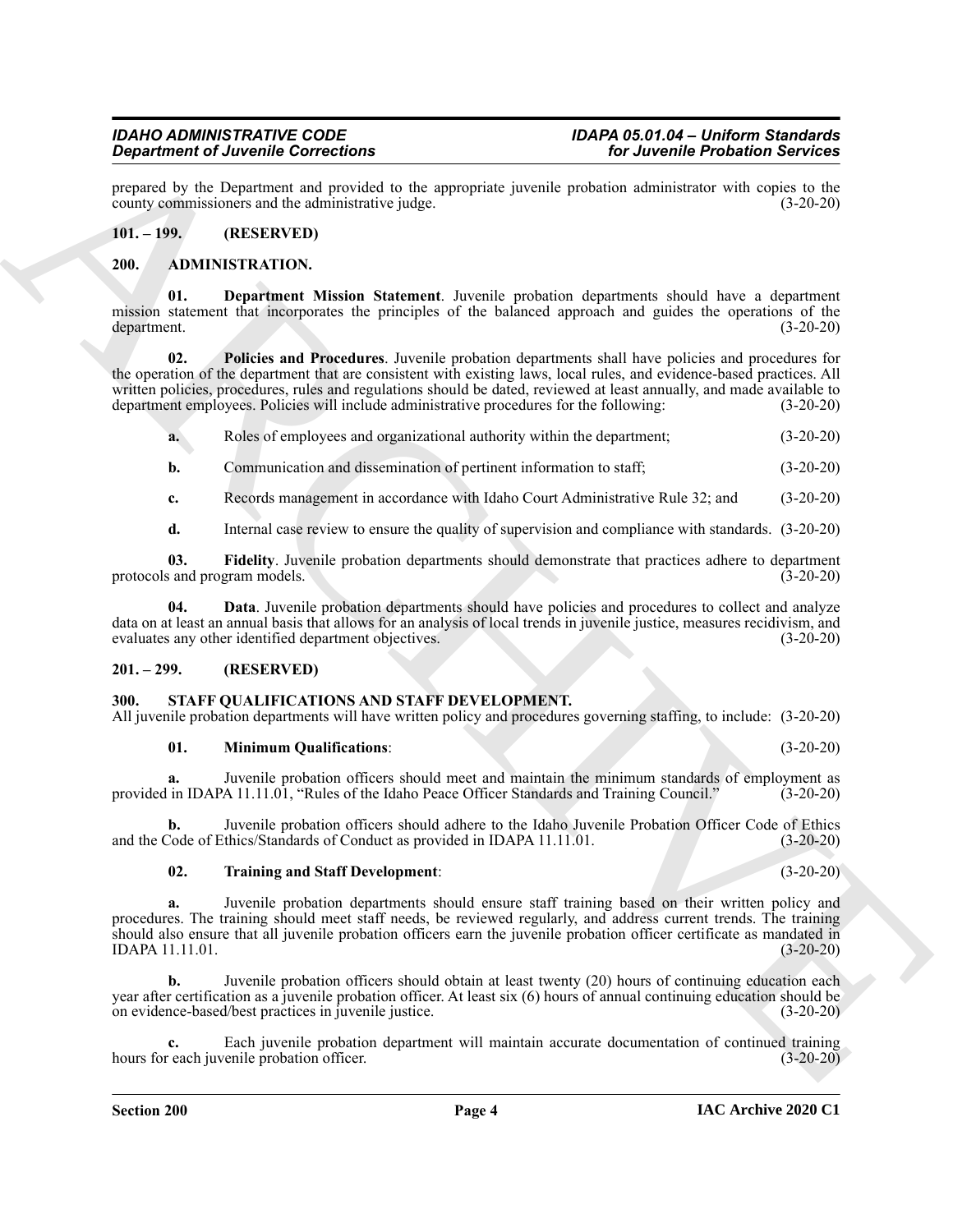<span id="page-4-0"></span>**301. – 399. (RESERVED)**

#### <span id="page-4-2"></span><span id="page-4-1"></span>**400. JUVENILE PROBATION SERVICES.**

All juvenile probation departments shall operate in accordance with IDAPA 05.01.04 and have policies and procedures regarding the following: (3-20-20)

<span id="page-4-4"></span>**01. Balanced Approach Model**. Supervision of juvenile offenders and services provided to juvenile offenders and their families should be based on the Balanced Approach Model. (3-20-20)

<span id="page-4-10"></span>**02. Engaging and Involving Families**. Juvenile probation officers should document efforts to engage lve a juvenile offender's family and/or other supportive individuals. (3-20-20) and involve a juvenile offender's family and/or other supportive individuals.

<span id="page-4-13"></span>**03. Validated Risk Assessment**. A validated risk assessment should be utilized to determine the criminogenic risk factors and needs of the juvenile offender. (3-20-20)

<span id="page-4-3"></span>**04. Assessments**. Assessments should be utilized when applicable to assist in making recommendations to the Court and in developing individualized case plans. (3-20-20)

<span id="page-4-12"></span><span id="page-4-5"></span>**05. Risk and Need Classification**. Risk assessment and supplemental assessment results should be used to recommend length of probation and to determine level and type of supervision, frequency of contact, and<br>(3-20-20)<br>(3-20-20) intensity of services.

*Great from the Christian Corrections*<br> **ARCHIVE PROBATION SERVICES.**<br>
ARCHIVE PROBATION SERVICES:<br>
ARCHIVE PROBATION SERVICES:<br>
ARCHIVE PROBATION SERVICES:<br>
ARCHIVE PROBATION SERVICES:<br>
ARCHIVE PROBATION SERVICES:<br>
ARC **06. Case Management Plans**. Individualized case management plans should focus on the most significant criminogenic risks as identified by the risk assessment and supplemental assessments. The plan should prioritize and address criminogenic risks, needs, and responsivity factors, rated moderate or higher, with special emphasis on addressing anti-social attitudes, values, and beliefs. Case management plans should be reviewed with the juvenile and/or their parent/guardian and updated, as needed, per department policy. (3-20-20)

<span id="page-4-7"></span>**07.** Collateral Contacts. Juvenile probation officers should conduct collateral contacts and verify ion about juvenile offenders that is important to the supervision process. (3-20-20) information about juvenile offenders that is important to the supervision process.

<span id="page-4-9"></span>**08.** Documentation. Juvenile probation officers should maintain timely and accurate records of each juvenile offender under supervision, consistent with the juvenile probation department policies. (3-20-20)

<span id="page-4-11"></span>**09. Evidence Based/Best Practices and Programs**. Evidence-based/best practices and programs should be utilized to promote a greater likelihood of positive outcomes.

<span id="page-4-6"></span>**10. Collaboration with Community Partners**. Juvenile probation officers should collaborate with public and private agencies to assist juveniles and their families to obtain services and utilize community resources. These partners may include treatment providers, employment agencies, law enforcement, school systems, and other government and non-profit organizations. (3-20-20)

<span id="page-4-8"></span>**11. Court Reports**. Reports should provide the Court pertinent information as well as sufficient detail regarding the risks and needs of the juvenile. (3-20-20)

**a.** Any recommendations contained in the report should address the needs of the juvenile including supervision, treatment, and other special conditions applicable based on the juvenile's risk. (3-20-20)

**b.** Information in reports should be verified to ensure accuracy and credibility of the information. (3-20-20)

**c.** Juvenile probation departments should have procedures to review and approve reports to ensure ontrol and consistency. (3-20-20) quality control and consistency.

**d.** All reports should be filed in a timely manner as determined by the Court and department policies. (3-20-20)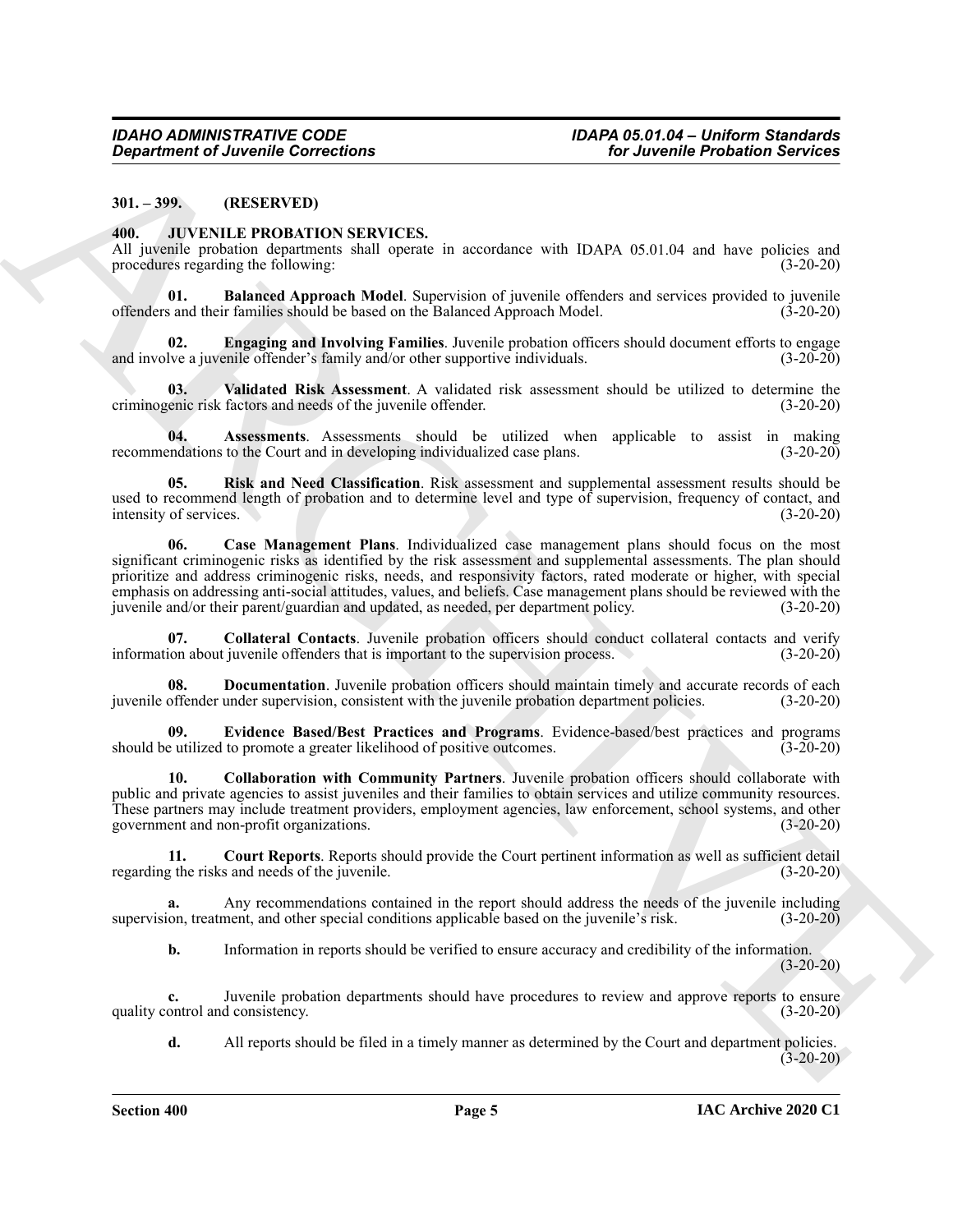#### <span id="page-5-8"></span><span id="page-5-7"></span><span id="page-5-6"></span><span id="page-5-5"></span><span id="page-5-4"></span><span id="page-5-3"></span><span id="page-5-2"></span><span id="page-5-1"></span>*IDAHO ADMINISTRATIVE CODE IDAPA 05.01.04 – Uniform Standards Department of Juvenile Corrections for Juvenile Probation Services*

<span id="page-5-0"></span>

|                                  | <b>Department of Juvenile Corrections</b>                                                                                                                                                                                                                                                                                                     | for Juvenile Probation Services |
|----------------------------------|-----------------------------------------------------------------------------------------------------------------------------------------------------------------------------------------------------------------------------------------------------------------------------------------------------------------------------------------------|---------------------------------|
| 12.                              | Use of Detention. Policies should reflect the risk/needs principle and the use of graduated<br>sanctions. Alternatives to detention should be sought out for low-risk offenders.                                                                                                                                                              | $(3-20-20)$                     |
| 13.                              | <b>Physical Intervention</b> . In the event a juvenile probation department authorizes the use of chemical<br>agents or other weapons, juvenile probation officers must be certified for their use by a certified instructor. Physical<br>force used in instances of justifiable protection of the juvenile or others must be documented.     | $(3-20-20)$                     |
| 14.                              | Reporting of Abuse/Neglect. Physical and sexual abuse and neglect must be reported and<br>documented in accordance with Section 16-1605, Idaho Code.                                                                                                                                                                                          | $(3-20-20)$                     |
| 15.                              | Transfer of Cases. Transfer of cases should occur in accordance with chapter 5, Title 20, Idaho<br>Code, and Idaho Juvenile Rule 10.                                                                                                                                                                                                          | $(3-20-20)$                     |
| a.<br>residence is determined.   | Juvenile probation officers should communicate with the county where a juvenile will reside<br>regardless of whether or not supervision will be requested. Such communication should occur as soon as a change in                                                                                                                             | $(3-20-20)$                     |
| b.<br>conditions of supervision. | The juvenile probation department in the sending county should communicate, in writing, to the<br>juvenile probation department in the receiving county regarding the supervision request. Information provided should<br>include juvenile and guardian name, address, phone, school (if known), criminal history, disposition and terms, and | $(3-20-20)$                     |
|                                  | In the event a juvenile is relocating to or from another state, the juvenile probation officer should<br>comply with the provisions of the Interstate Compact for Juveniles, Chapter 19, Title 16, Idaho Code.                                                                                                                                | $(3-20-20)$                     |
| 16.                              | Absconders. Reasonable steps should be taken to locate juvenile offenders who fail to report for<br>probation supervision and whose whereabouts are unknown.                                                                                                                                                                                  | $(3-20-20)$                     |
| 17.                              | Transportation of Juveniles. All juvenile probation officers who transport a juvenile will have a<br>valid driver's license in good standing and valid proof of insurance.                                                                                                                                                                    | $(3-20-20)$                     |
| 18.                              | Release of Information. Information contained in probation files is confidential and may only be<br>released in accordance with state and federal laws. Written policy and procedures should include what information<br>can be provided, who should provide the information, and how it should be provided.                                  | $(3-20-20)$                     |
| 19.                              | Additional Policy and Procedures. Juvenile probation departments will establish written policy<br>and procedures in accordance with their county policies regarding the following (if applicable):                                                                                                                                            | $(3-20-20)$                     |
| a.                               | Diversions;                                                                                                                                                                                                                                                                                                                                   | $(3-20-20)$                     |
| b.                               | Victim and community restoration;                                                                                                                                                                                                                                                                                                             | $(3-20-20)$                     |
| c.                               | Search and seizure;                                                                                                                                                                                                                                                                                                                           | $(3-20-20)$                     |
| d.                               | Drug testing;                                                                                                                                                                                                                                                                                                                                 | $(3-20-20)$                     |
| e.                               | Probation violations;                                                                                                                                                                                                                                                                                                                         | $(3-20-20)$                     |
| f.                               | Medical emergencies; and                                                                                                                                                                                                                                                                                                                      | $(3-20-20)$                     |
| g.                               | Termination of cases.                                                                                                                                                                                                                                                                                                                         | $(3-20-20)$                     |
| $401. - 999.$                    | (RESERVED)                                                                                                                                                                                                                                                                                                                                    |                                 |